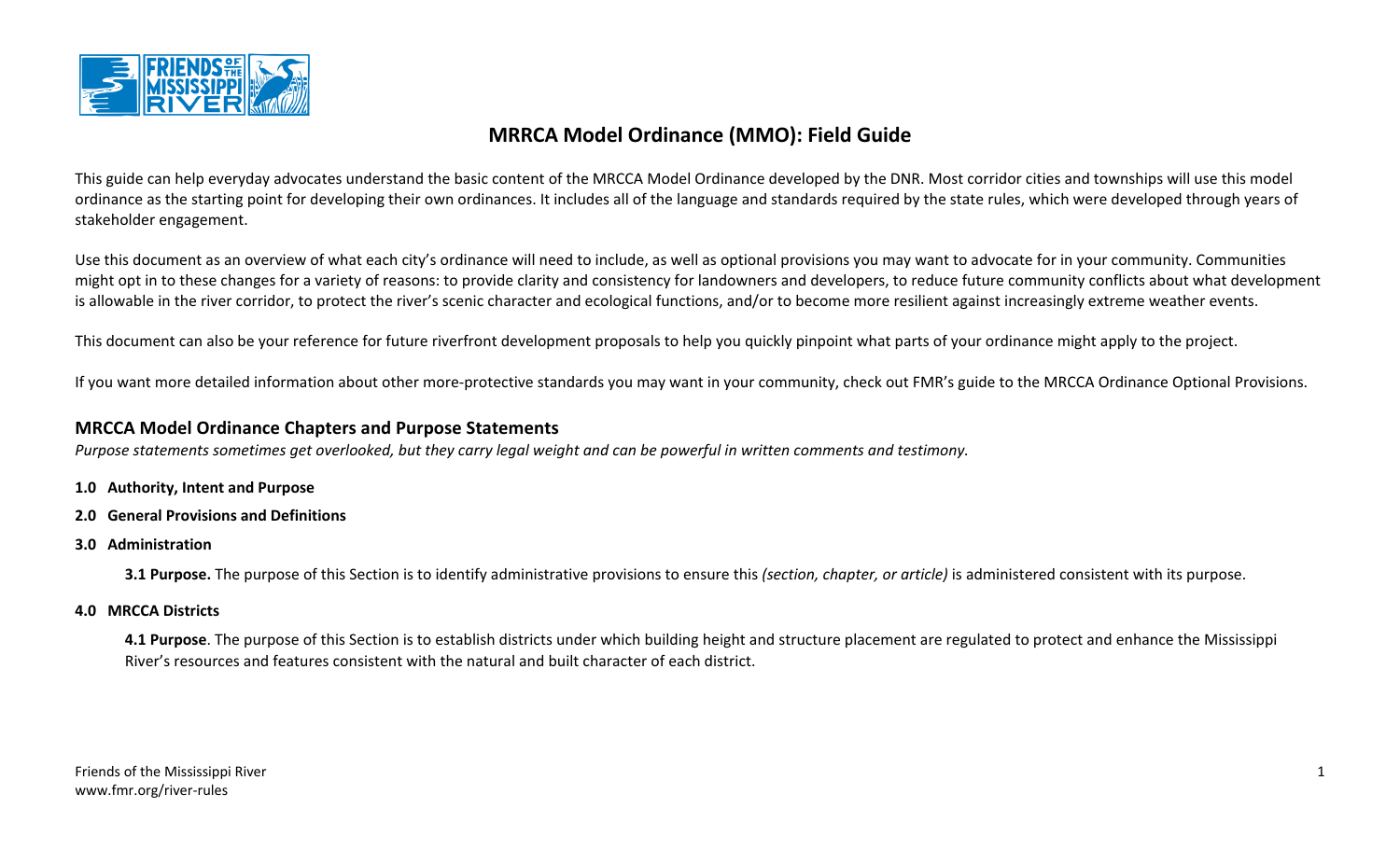#### **5.0 Special Land Use Provisions**

**5.1 Purpose.** To identify development standards and considerations for land uses that have potential to negatively impact primary conservation areas and public river corridor views.

#### **6.0 Structure Height and Placement and Lot Size**

**6.1 Purpose.** To establish standards that protect primary conservation areas and public river corridor views from development impacts and ensure that new development is sited consistent with the purpose of the MRCCA.

#### **7.0 Performance Standards for Private Facilities**

**7.1 Purpose.** To establish design standards for private facilities that are consistent with best management practices and that minimize impacts to primary conservation areas, public river corridor views and other resources identified in the MRCCA plan.

#### **8.0 Performance Standards for Public Facilities**

8.1 Purpose. To establish design standards for public facilities that are consistent with best management practices and that minimize impacts to primary conservation areas, public river corridor views and other resources identified in the MRCCA plan. Public facilities serve the public interest by providing public access to the Mississippi River corridor or require locations in or adjacent to the river corridor and therefore require some degree of flexibility.

#### **9.0 Vegetation Management**

**9.1 Purpose.** To establish standards that sustain and enhance the biological and ecological functions of vegetation; preserve the natural character and topography of the MRCCA; and maintain stability of bluffs and steep slopes and ensure stability of other erosion-prone areas.

#### **10.0 Land Alteration Standards and Stormwater Management**

**10.1 Purpose.** To establish standards that protect water quality from pollutant loadings of sediment, nutrients, bacteria, and other contaminants; and maintain stability of bluffs, shorelines, and other areas prone to erosion.

#### **11.0 Subdivision and Land Development Standards**

#### **11.1 Purpose.**

11.11 To protect and enhance the natural and scenic values of the MRCCA during development or redevelopment of the remaining large sites; 11.12 To establish standards for protecting and restoring biological and ecological functions of primary conservation areas on large sites; and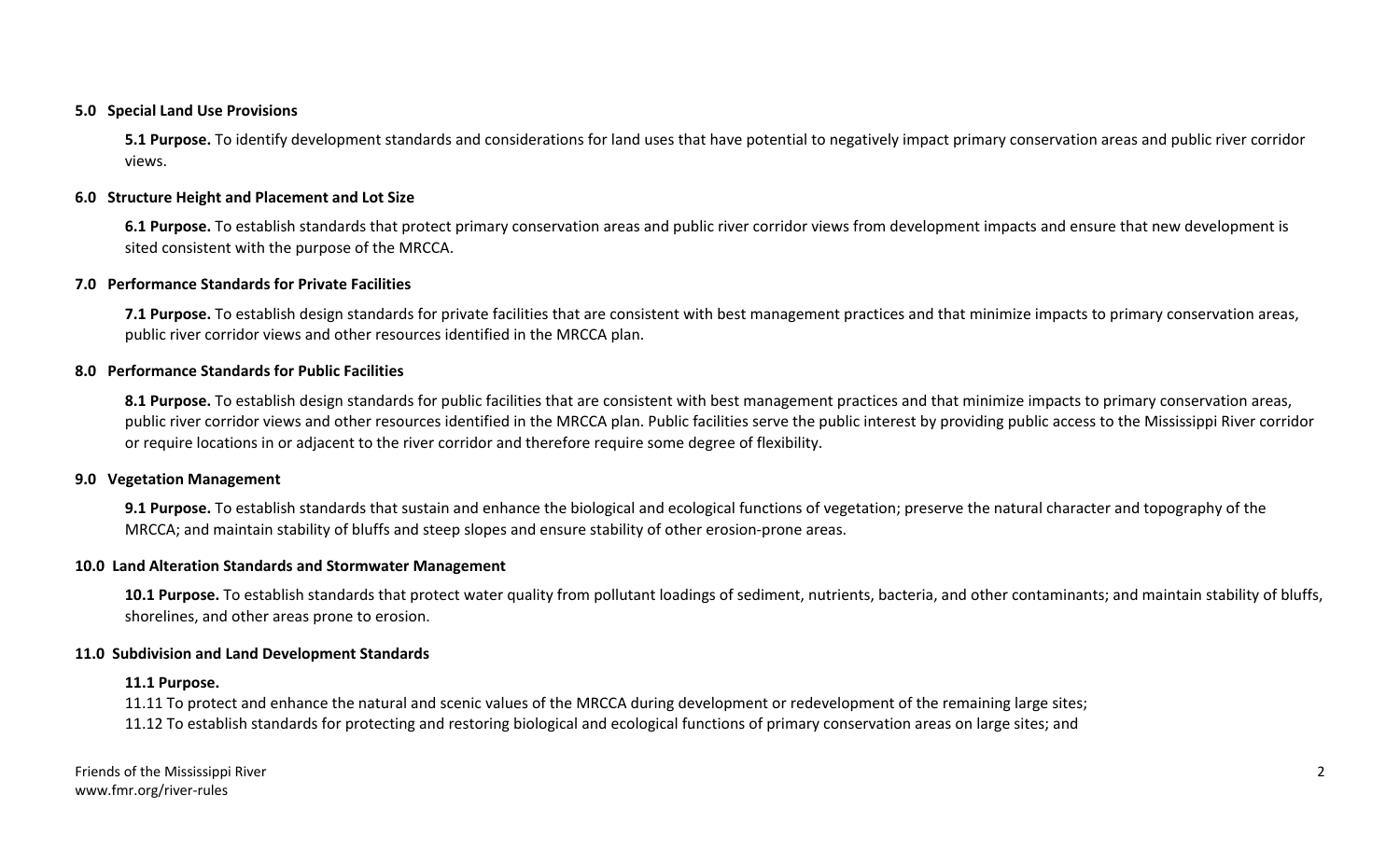11.13 To encourage restoration of natural vegetation during development or redevelopment of large sites where restoration opportunities have been identified in MRCCA Plans.

## **12.0 Exemptions**

12.1 Purpose. To provide exemptions to structure placement, height and other standards for specific river or water access dependent facilities as provided in Minnesota Statutes 116G.15 Subd. 4.

## **MRCCA Model Ordinance overview and notes for advocates**

| <b>Section</b>                                      | <b>Section overview</b>                                                                                                                                                                                                                                                                                                                                                                                                                                                   | <b>Notes for advocates</b>                                                                                                                                                                                                                                                                                                                                |
|-----------------------------------------------------|---------------------------------------------------------------------------------------------------------------------------------------------------------------------------------------------------------------------------------------------------------------------------------------------------------------------------------------------------------------------------------------------------------------------------------------------------------------------------|-----------------------------------------------------------------------------------------------------------------------------------------------------------------------------------------------------------------------------------------------------------------------------------------------------------------------------------------------------------|
| 1.0<br>Authority, Intent<br>and Purpose             | This section provides a reference to Minnesota statutes and rules.<br>It is important because it ensures the state law and policy is<br>implemented at the local level.                                                                                                                                                                                                                                                                                                   | The clear reference to these legal frameworks makes it easier to cite the statutes and<br>rules in comment letters, testimony, etc.                                                                                                                                                                                                                       |
| 2.0<br><b>General Provisions</b><br>and Definitions | This General Provisions in this section lay out the responsibilities of<br>local government to enforce the ordinance. It states clearly that the<br>MRCCA ordinance is an overlay to the city's underlying zoning, and<br>if there is inconsistency between the ordinances, the greater<br>restrictions (usually MRCCA) shall apply. It also states that the<br>words "must" and "shall" are mandatory and not permissive.                                                | The language about greater restrictions is very important when a proposed<br>development is requesting variances from both the underlying zoning and the<br>MRCCA overlay. Decision-makers often approve variances as a package and they may<br>not realize that varying from the MRCCA standards requires findings of fact specific<br>to river impacts. |
|                                                     | This section provides definitions for words and phrases within the<br>MRCCA ordinance. Some key words that may come up during<br>controversial proposals: Bluff (all variations), Bluff Impact Zone,<br>Development vs. Building vs. Structure, Primary Conservation Area<br>(PCAs), Public River Corridor Views (PRCVs), Readily Visible,<br>Selective Vegetation Removal, Shore Impact Zone, Shoreline<br>Facilities, Steep Slopes, Water-Oriented Accessory Structure. | Most of these definitions are verbatim from the rules and/or statutes so they carry a<br>lot of weight.                                                                                                                                                                                                                                                   |
| 3.0                                                 | The administration section covers specific guidelines for cities to                                                                                                                                                                                                                                                                                                                                                                                                       | The MMO provides optional language for approving findings of fact for variances and                                                                                                                                                                                                                                                                       |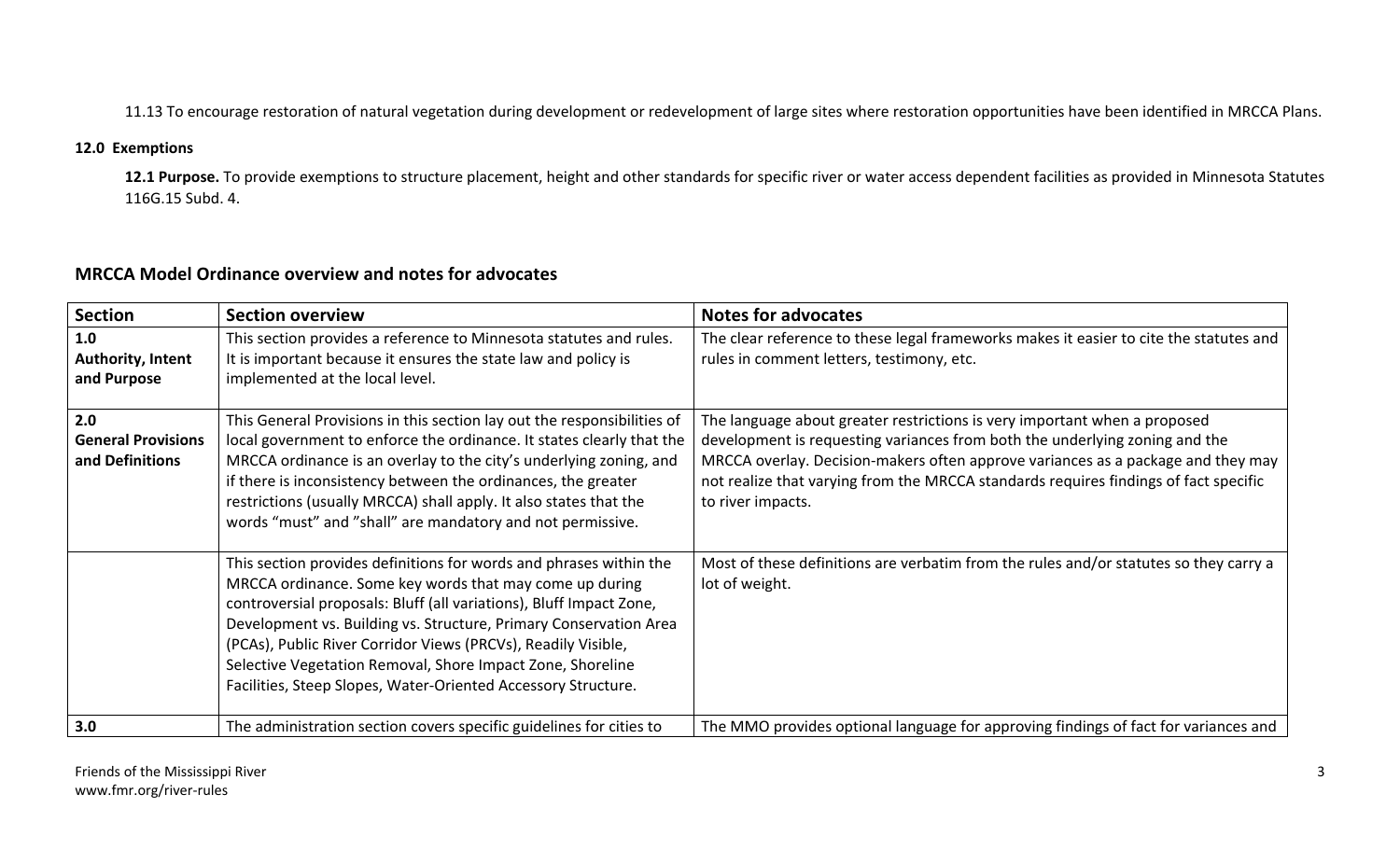| Administration                                                         | implement the ordinance. It addresses how to evaluate variances<br>and conditional use permits, application materials required for site<br>plan review, nonconforming properties, and notifications (by city to<br>DNR).                                                                                                                                                                                                                      | Conditional Use Permits (CUPs). Use of this language will provide developers with<br>guidance for what exceptions can be made and how to minimize or mitigate the<br>impacts. The MMO also encourages cities to opt for 30-day notification of proposed<br>development instead of 10 days. Cities should adopt these stronger provisions, as<br>they will ensure a smoother process for review of discretionary actions.                                                                                                                           |
|------------------------------------------------------------------------|-----------------------------------------------------------------------------------------------------------------------------------------------------------------------------------------------------------------------------------------------------------------------------------------------------------------------------------------------------------------------------------------------------------------------------------------------|----------------------------------------------------------------------------------------------------------------------------------------------------------------------------------------------------------------------------------------------------------------------------------------------------------------------------------------------------------------------------------------------------------------------------------------------------------------------------------------------------------------------------------------------------|
| 4.0<br><b>MRCCA Districts</b>                                          | MRRCA Districts established in the state rules regulate building<br>height and structure placement, to protect and enhance the river's<br>resources and features consistent with the natural and built<br>character of each district.                                                                                                                                                                                                         | District definitions and management purposes must be included for all districts<br>within each city. When advocating against variances that are inconsistent with the<br>river's character, these "intent" statements are a powerful tool. For example, RTC,<br>UM and UC districts all state that providing public access to and public views of the<br>river are priorities in these districts.                                                                                                                                                  |
| 5.0<br><b>Special Land Use</b><br><b>Provisions</b>                    | This section provides guidelines for land uses that have the<br>potential to negatively impact river resources, including agriculture,<br>feedlots, forestry, non-metallic mining, river-dependent uses, and<br>wireless communication towers.                                                                                                                                                                                                | Advocates can encourage rural cities to prohibit mining operations within the<br>shoreline structure setback or within the entire Critical Area.                                                                                                                                                                                                                                                                                                                                                                                                   |
| 6.0<br><b>Structure Height</b><br>and Placement and<br><b>Lot Size</b> | The MMO section on structure height and placement is very<br>important, and requests to vary from height and setback limits are<br>more common than requests for other exceptions to the zoning<br>code.<br>Local governments may apply stricter standards than those listed<br>here. Increasing structure setbacks can help reduce the risk of<br>erosion in near shore and bluff areas and enhance the aesthetic<br>character of the river. | This section contains numerous optional provisions and cities should be encouraged<br>to include them in their local MRCCA ordinance. Some key themes to advocate for<br>include:<br>reducing the maximum structure height in each district<br>$\bullet$<br>establishing a maximum structure height for CUPs<br>increasing the minimum structure setback<br>$\bullet$<br>applying techniques to minimize perceived bulk of proposed structure<br>requiring bird-safe building materials for large new structures in the Critical Area<br>$\bullet$ |
|                                                                        | Height and setback can influence the financial viability of a project,<br>and decision-makers are often swayed to permit exceptions even<br>though state law specifically states that the "hardship" facing a<br>developer cannot be economic alone.                                                                                                                                                                                          |                                                                                                                                                                                                                                                                                                                                                                                                                                                                                                                                                    |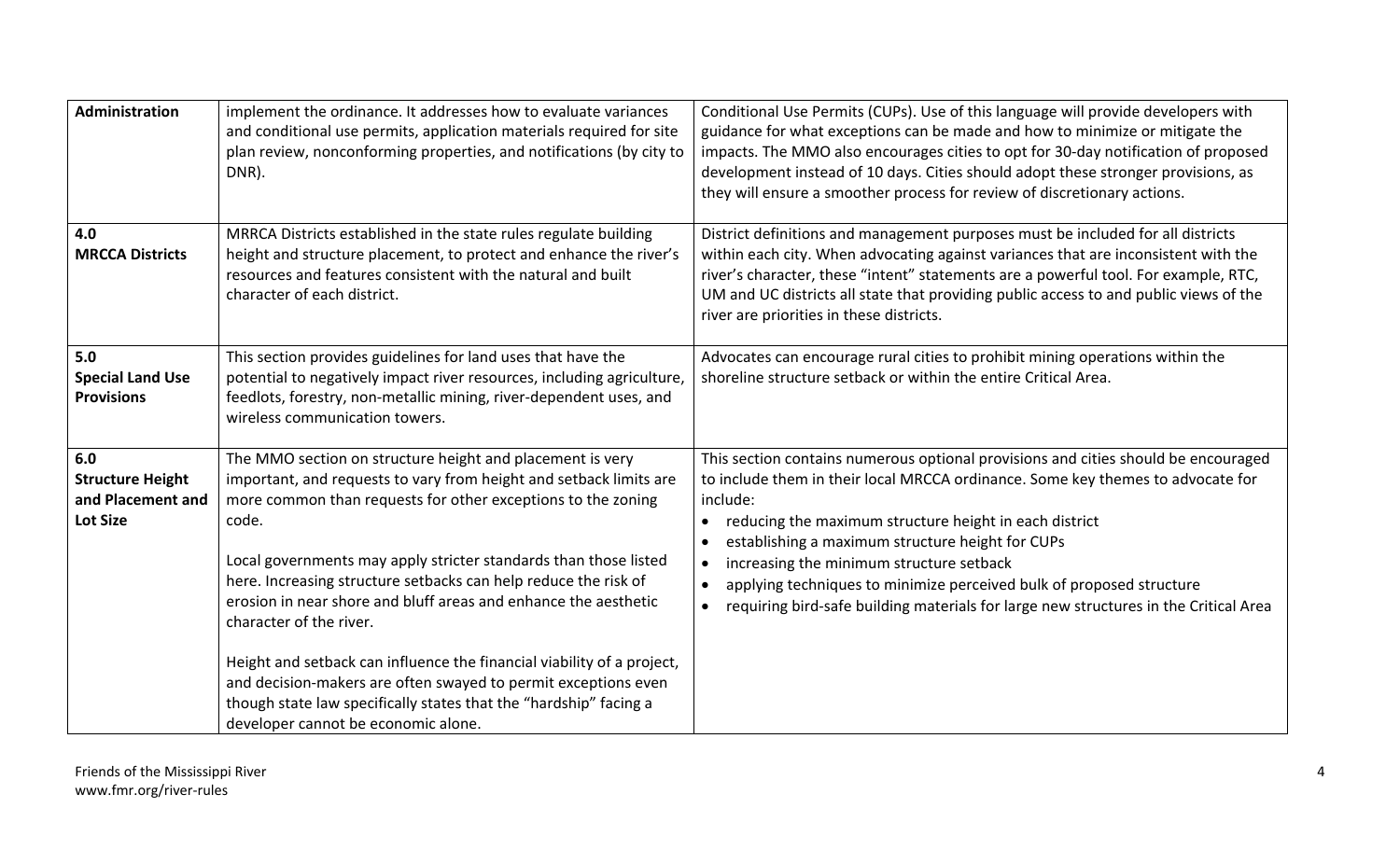| 7.0<br>Performance<br><b>Standards for</b><br><b>Private Facilities</b> | Private facilities include roads, parking lots, water access paths and<br>ramps, decks and patios, signage and fencing. Some of these<br>facilities that enable private access to the water are granted<br>exceptions in section 12.0, but only if they follow the standards in<br>section 7.0.<br>It is also important to note that anything below the Ordinary High<br>Water Level (OWHL) is not within the jurisdiction of MRCCA or local<br>government; it is governed by public water rules under DNR<br>jurisdiction.                                                                                                                                                                                                                                                                                                                                                                            | Advocates could request stronger ordinance language from some cities related to<br>placement of decks and patios, fences, size and number of water access facilities,<br>and signage.                                                       |
|-------------------------------------------------------------------------|--------------------------------------------------------------------------------------------------------------------------------------------------------------------------------------------------------------------------------------------------------------------------------------------------------------------------------------------------------------------------------------------------------------------------------------------------------------------------------------------------------------------------------------------------------------------------------------------------------------------------------------------------------------------------------------------------------------------------------------------------------------------------------------------------------------------------------------------------------------------------------------------------------|---------------------------------------------------------------------------------------------------------------------------------------------------------------------------------------------------------------------------------------------|
| 8.0<br>Performance<br><b>Standards for</b><br><b>Public Facilities</b>  | This section provides guidelines for public right-of-ways, crossings<br>of public water or land, utilities, transportation and recreational<br>facilities. There are many exceptions to height and setback<br>standards in section 12.0 for these public facilities, because they<br>"serve the public interest by providing public access to the<br>Mississippi River corridor or require locations in or adjacent to the<br>river corridor and therefore require some degree of flexibility"<br>(from 8.1 Purpose).<br>In addition to these flexible standards, state agencies such as<br>MnDOT are expected to follow the MRCCA rules but are not<br>required to submit applications to local planning commissions or<br>city councils. Sometimes, by the time community members find out<br>about development of public facilities in the river corridor, it is too<br>late to influence the plan. | Advocates could compile information about what public facilities are planned along,<br>over, and around the river in their community during the next 10 years, and request<br>to be notified about when and how the community can weigh in. |
|                                                                         | Park projects in the river corridor should go through the city<br>planning review process, but not all cities are good about ensuring<br>this. The application of the rules in parks is a good reminder for city                                                                                                                                                                                                                                                                                                                                                                                                                                                                                                                                                                                                                                                                                       | Section 8.3.A. has an important standard for trail construction: "Hard-surface trails<br>are not allowed on the face of bluffs with a slope exceeding 30 percent. Natural-                                                                  |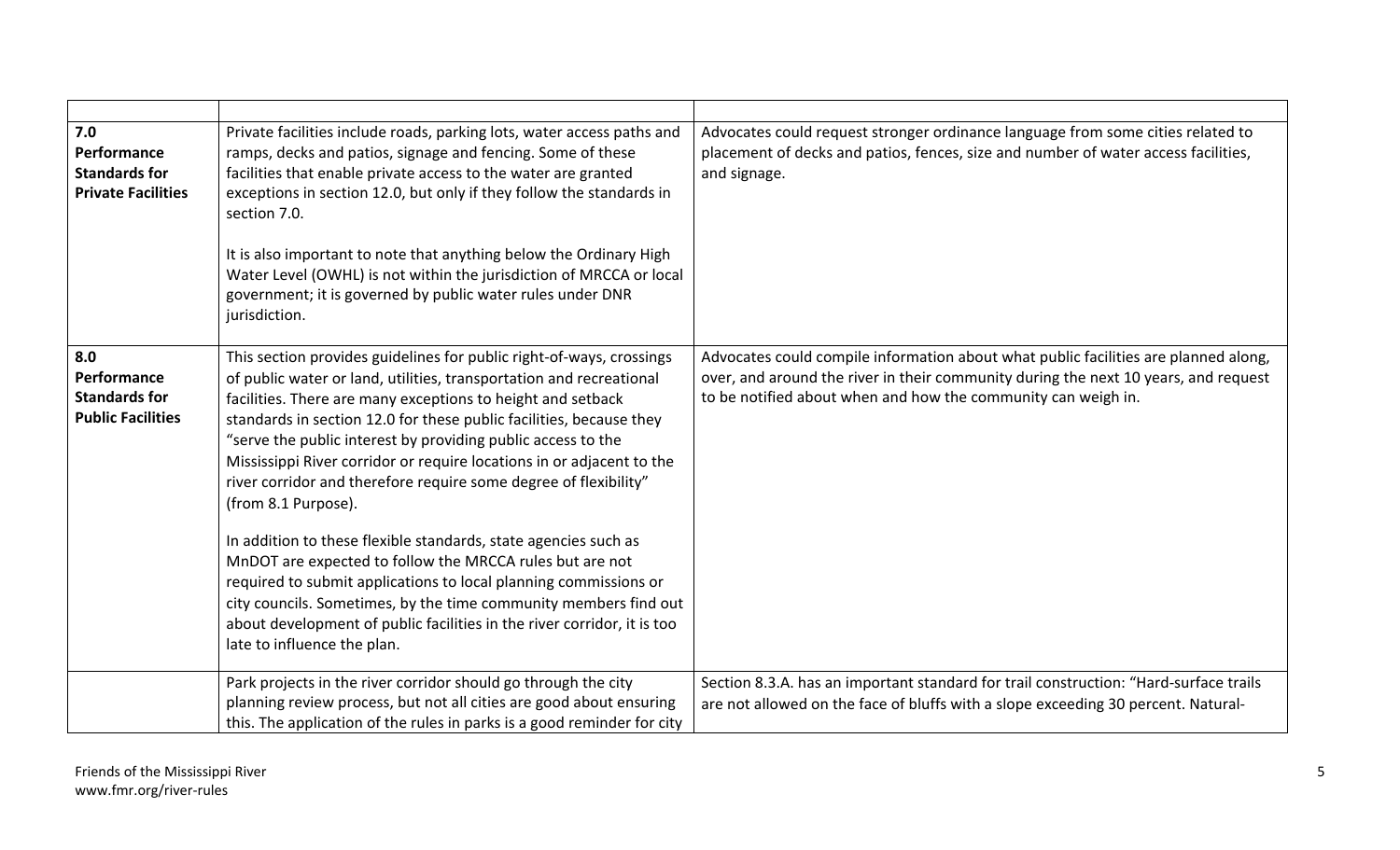|                                                                                                  | leaders.                                                                                                                                                                                                                                                                                              | surface trails are allowed, provided they do not exceed eight feet in width."                                                                                                                                                                                                                                                                                                                                                           |
|--------------------------------------------------------------------------------------------------|-------------------------------------------------------------------------------------------------------------------------------------------------------------------------------------------------------------------------------------------------------------------------------------------------------|-----------------------------------------------------------------------------------------------------------------------------------------------------------------------------------------------------------------------------------------------------------------------------------------------------------------------------------------------------------------------------------------------------------------------------------------|
|                                                                                                  |                                                                                                                                                                                                                                                                                                       | This standard will prevent removing bluff faces to create trails, as has been done in<br>the past at Spring Lake Park Reserve.                                                                                                                                                                                                                                                                                                          |
| 9.0<br>Vegetation<br><b>Management</b>                                                           | Vegetation management (VM) serves multiple purposes: prevents<br>soil erosion, protects bird and wildlife habitat, and provides visual<br>screening for development.                                                                                                                                  | These provisions provide some of the most important standards for protecting the<br>natural aspects of the river. But their applicability is limited, so it will be important to<br>pay careful attention to significant vegetation outside the bluff impact and shore<br>impact zones.                                                                                                                                                 |
|                                                                                                  | This section of the rules has a new requirement for permits, but it<br>only applies to certain areas, such as bluff impact zones, shore<br>impact zones, wetlands, native plant communities, and significant<br>vegetative stands. Each city's MRCCA plan includes maps of<br>significant vegetation. | Since some parts of the corridor are not covered by these rules, it is important to<br>follow the standards without variance in the areas where the rules do apply. It can<br>also be helpful to bring up scientific evidence regarding impacts to bluffs, shorelines,<br>and other sensitive resources. There is plenty of it in the SONAR for the MRCCA rules<br>(available on DNR's webpage).                                        |
|                                                                                                  | Permits require removing the minimum amount needed to build,<br>replacing with native plants, and preserving existing vegetation. All<br>other intensive vegetation clearing (in identified areas) is<br>prohibited. Permits are not required for routine lawn and garden<br>maintenance.             | Section 9.4.H, "Areas of vegetation restoration priorities identified in the MRCCA<br>plan are restored, if applicable," is an optional provision under conditions of permit<br>approval. This would be a positive addition to a city's ordinance.<br>Section 9.4, "Activities allowed with a vegetation permit," could also include an<br>optional provision to require a permit to remove healthy trees over 4 inches in<br>diameter. |
| 10.0<br><b>Land Alteration</b><br><b>Standards and</b><br><b>Stormwater</b><br><b>Management</b> | This section covers land alteration, erosion control structures (rip-<br>rap, retaining walls, etc.), stormwater management, and<br>development on steep slopes. Permits are required for many of<br>these activities, but in limited ways.                                                           | This section has a lot of regulations, but the rules are generally permissive of these<br>activities if developers do their due diligence. Advocates will need to track some<br>permits in areas with sensitive geology. Local governments can do more if they<br>extend the area where permits are required to include the entire setback, which is<br>twice the size of bluff/shore impact zones.                                     |
|                                                                                                  | Section 10.6 requires compliance with best stormwater<br>management practices (as identified in the Minnesota Stormwater                                                                                                                                                                              | Many aspects of land alteration and stormwater management intersect with other<br>Minnesota water laws. For example, anything below the Ordinary High Water Level                                                                                                                                                                                                                                                                       |